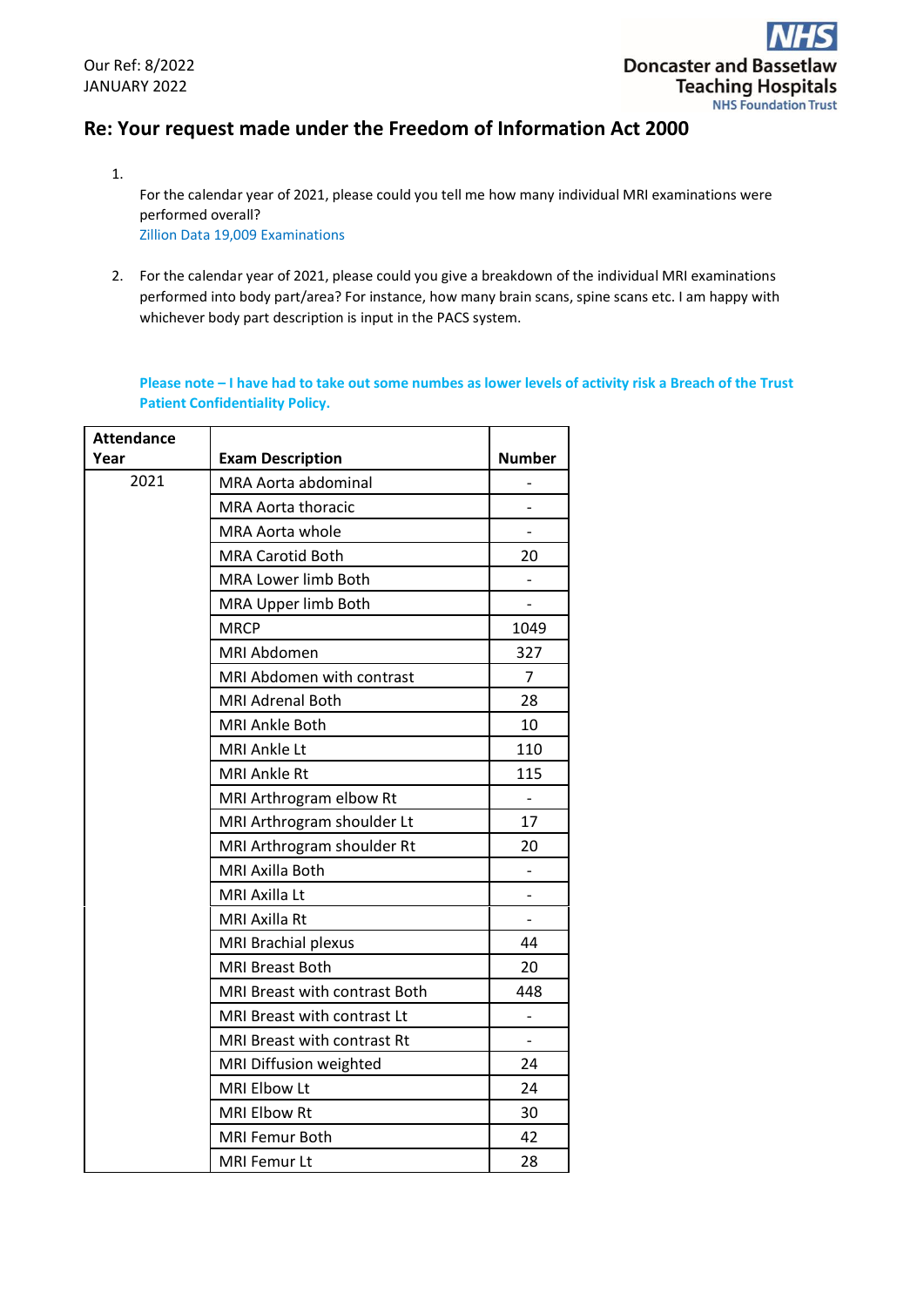

| <b>MRI Femur Rt</b>                   | 13                       |
|---------------------------------------|--------------------------|
| <b>MRI Fingers Lt</b>                 |                          |
| <b>MRI Fingers Rt</b>                 |                          |
| MRI Foot Both                         | 6                        |
| MRI Foot Lt                           | 82                       |
| <b>MRI Foot Rt</b>                    | 98                       |
| <b>MRI Forearm Lt</b>                 | 7                        |
| <b>MRI Forearm Rt</b>                 |                          |
| MRI Forearm with contrast Lt          | $\overline{\phantom{0}}$ |
| MRI Hand Lt                           | 15                       |
| MRI Hand Rt                           | 17                       |
| <b>MRI Head</b>                       | 3416                     |
| MRI Head with contrast                | 431                      |
| MRI Hip Both                          | 224                      |
| MRI Hip Lt                            | 111                      |
| MRI Hip Rt                            | 130                      |
| MRI Internal auditory meatus Both     | 918                      |
| <b>MRI Knee Both</b>                  | 12                       |
| MRI Knee Lt                           | 1069                     |
| <b>MRI Knee Rt</b>                    | 1138                     |
| MRI Liver and spleen                  | 89                       |
| MRI Liver with contrast               | 197                      |
| MRI Lower leg Both                    | 6                        |
| MRI Lower leg Lt                      | 16                       |
| MRI Lower leg Rt                      | 46                       |
| MRI Lower leg with contrast Lt        | -                        |
| MRI Lower limb Both                   | 8                        |
| MRI Multiparametric Prostate          | 474                      |
| <b>MRI Neck</b>                       | 568                      |
| <b>MRI Orbit Both</b>                 | 208                      |
| MRI Orbit with contrast Both          | 17                       |
| <b>MRI Pancreas</b>                   | 59                       |
| MRI Pancreas with contrast            | 8                        |
| <b>MRI Parotid</b>                    |                          |
| <b>MRI Pelvis</b>                     | 673                      |
| MRI Pelvis and prostate with contrast | $\qquad \qquad -$        |
| MRI Pelvis gynaecological             | 666                      |
| <b>MRI Pelvis Obstetric</b>           | 8                        |
| MRI Pelvis prostate                   | 195                      |
| MRI Pelvis SIJ Both                   | 285                      |
| MRI Pelvis with contrast              | 45                       |
| <b>MRI Pituitary</b>                  | 9                        |
| MRI Pituitary with contrast           | 147                      |
| MRI Prostate with contrast            | 8                        |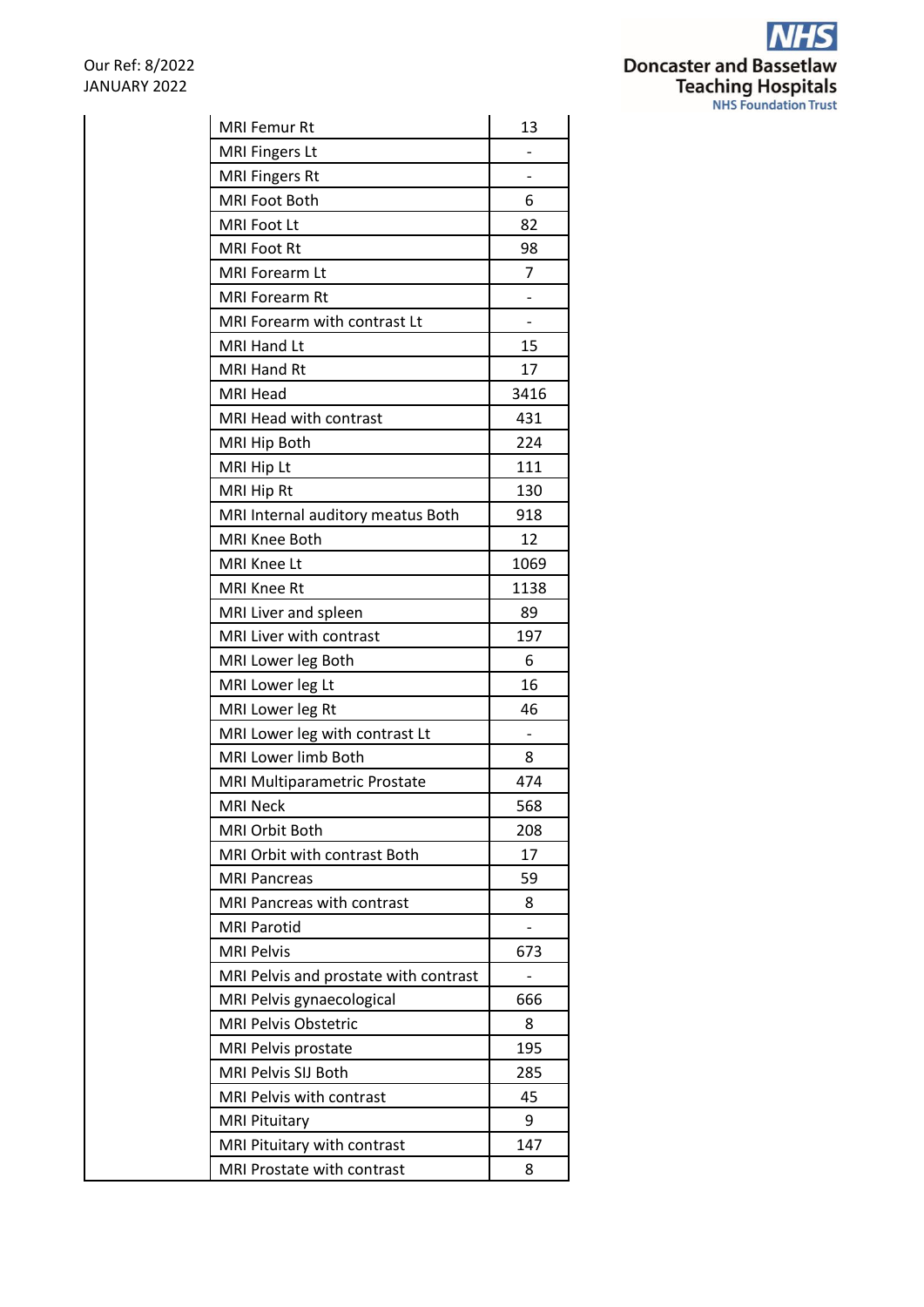

| <b>MRI Renal Both</b>            | 54   |
|----------------------------------|------|
| <b>MRI Shoulder Both</b>         | 8    |
| <b>MRI Shoulder Lt</b>           | 172  |
| MRI Shoulder Rt                  | 175  |
| <b>MRI Sinuses</b>               | 144  |
| MRI Spine cervical               | 1093 |
| MRI Spine cervical with contrast |      |
| MRI Spine lumbar and sacral      | 3419 |
| MRI Spine lumbar sacral with     |      |
| contrast                         |      |
| MRI Spine thoracic               | 164  |
| MRI Spine whole                  | 1989 |
| MRI Spine whole with contrast    | 38   |
| MRI Temporomandibular joint Both | 38   |
| <b>MRI Thorax</b>                | 30   |
| MRI Thorax with contrast         |      |
| MRI Upper arm Lt                 | 14   |
| MRI Upper arm Rt                 |      |
| <b>MRI Wrist Lt</b>              | 74   |
| <b>MRI Wrist Rt</b>              | 86   |

3. As of the start of 2022, what would the waiting time be (in weeks) for a routine MRI scan (for example how long would a patient have to wait if they were referred for a routine MRI scan of their knee)? Note:

For this calculation I have used 'Date Request for Scan made' and 'Date Attendance', so this does not reflect RTT waiting times.

| <b>Attendance Year</b> | <b>Exam Description</b>              | <b>Average (Weeks)</b> |
|------------------------|--------------------------------------|------------------------|
| 2022                   | MRA Aorta abdominal                  | 31.07                  |
|                        | <b>MRA Aorta thoracic</b>            | 17.86                  |
|                        | <b>MRA Carotid Both</b>              | 0.14                   |
|                        | <b>MRCP</b>                          | 2.77                   |
|                        | MRI Abdomen                          | 10.02                  |
|                        | MRI Abdomen with contrast            | 8.86                   |
|                        | <b>MRI Adrenal Both</b>              | 11.79                  |
|                        | <b>MRI Ankle Lt</b>                  | 7.85                   |
|                        | <b>MRI Ankle Rt</b>                  | 5.95                   |
|                        | MRI Arthrogram shoulder Lt           | 24.11                  |
|                        | MRI Arthrogram shoulder Rt           | 10.38                  |
|                        | MRI Brachial plexus                  | 4.31                   |
|                        | <b>MRI Breast Both</b>               | 12.86                  |
|                        | <b>MRI Breast with contrast Both</b> | 3.89                   |
|                        | <b>MRI Breast with contrast Rt</b>   | 1.79                   |
|                        | MRI Diffusion weighted               | 12.57                  |
|                        | MRI Elbow Lt                         | 9.07                   |
|                        | <b>MRI Elbow Rt</b>                  | 9.00                   |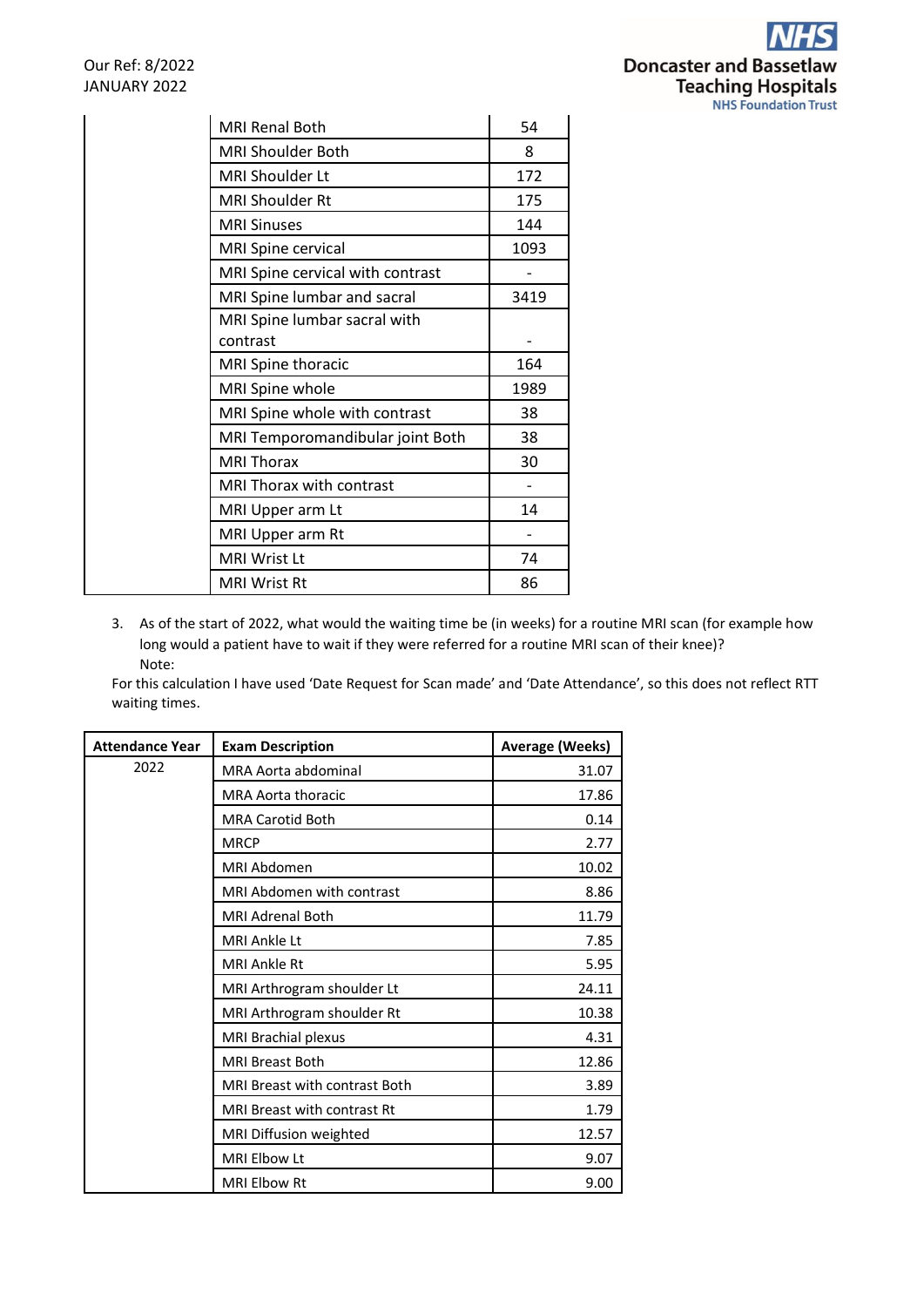**NHS Doncaster and Bassetlaw<br>Teaching Hospitals**<br>NHS Foundation Trust

| <b>MRI Femur Both</b>             | 8.25  |
|-----------------------------------|-------|
| <b>MRI Femur Lt</b>               | 1.33  |
| <b>MRI Femur Rt</b>               | 7.76  |
| <b>MRI Femur with contrast Rt</b> | 19.71 |
| MRI Foot Lt                       | 6.71  |
| MRI Foot Rt                       | 6.57  |
| <b>MRI Forearm Lt</b>             | 6.71  |
| <b>MRI Forearm Rt</b>             | 13.43 |
| <b>MRI Hand Lt</b>                | 9.65  |
| MRI Hand Rt                       | 12.68 |
| <b>MRI Head</b>                   | 3.11  |
| MRI Head with contrast            | 2.45  |
| MRI Hip Both                      | 6.10  |
| MRI Hip Lt                        | 4.78  |
| MRI Hip Rt                        | 4.14  |
| MRI IAM with contrast Both        | 2.43  |
| MRI Internal auditory meatus Both | 10.59 |
| MRI Knee Both                     | 3.71  |
| <b>MRI Knee Lt</b>                | 7.04  |
| MRI Knee Rt                       | 6.60  |
| MRI Liver and spleen              | 8.46  |
| MRI Liver with contrast           | 3.56  |
| MRI Lower leg Lt                  | 11.65 |
| MRI Lower leg Rt                  | 6.78  |
| MRI Multiparametric Prostate      | 1.86  |
| <b>MRI Neck</b>                   | 3.09  |
| <b>MRI Orbit Both</b>             | 8.93  |
| MRI Orbit with contrast Both      | 7.68  |
| <b>MRI Pancreas</b>               | 19.00 |
| MRI Pancreas with contrast        | 16.36 |
| <b>MRI Pelvis</b>                 | 5.13  |
| MRI Pelvis gynaecological         | 8.99  |
| <b>MRI Pelvis Obstetric</b>       | 6.57  |
| MRI Pelvis prostate               | 3.62  |
| MRI Pelvis SIJ Both               | 6.33  |
| MRI Pelvis with contrast          | 10.19 |
| MRI Pituitary with contrast       | 6.57  |
| <b>MRI Renal Both</b>             | 1.57  |
| <b>MRI Shoulder Both</b>          | 5.71  |
| MRI Shoulder Lt                   | 6.42  |
| MRI Shoulder Rt                   | 6.85  |
| <b>MRI Sinuses</b>                | 11.09 |
| MRI Sinuses with contrast         | 0.86  |
| MRI Spine cervical                | 6.41  |
|                                   |       |